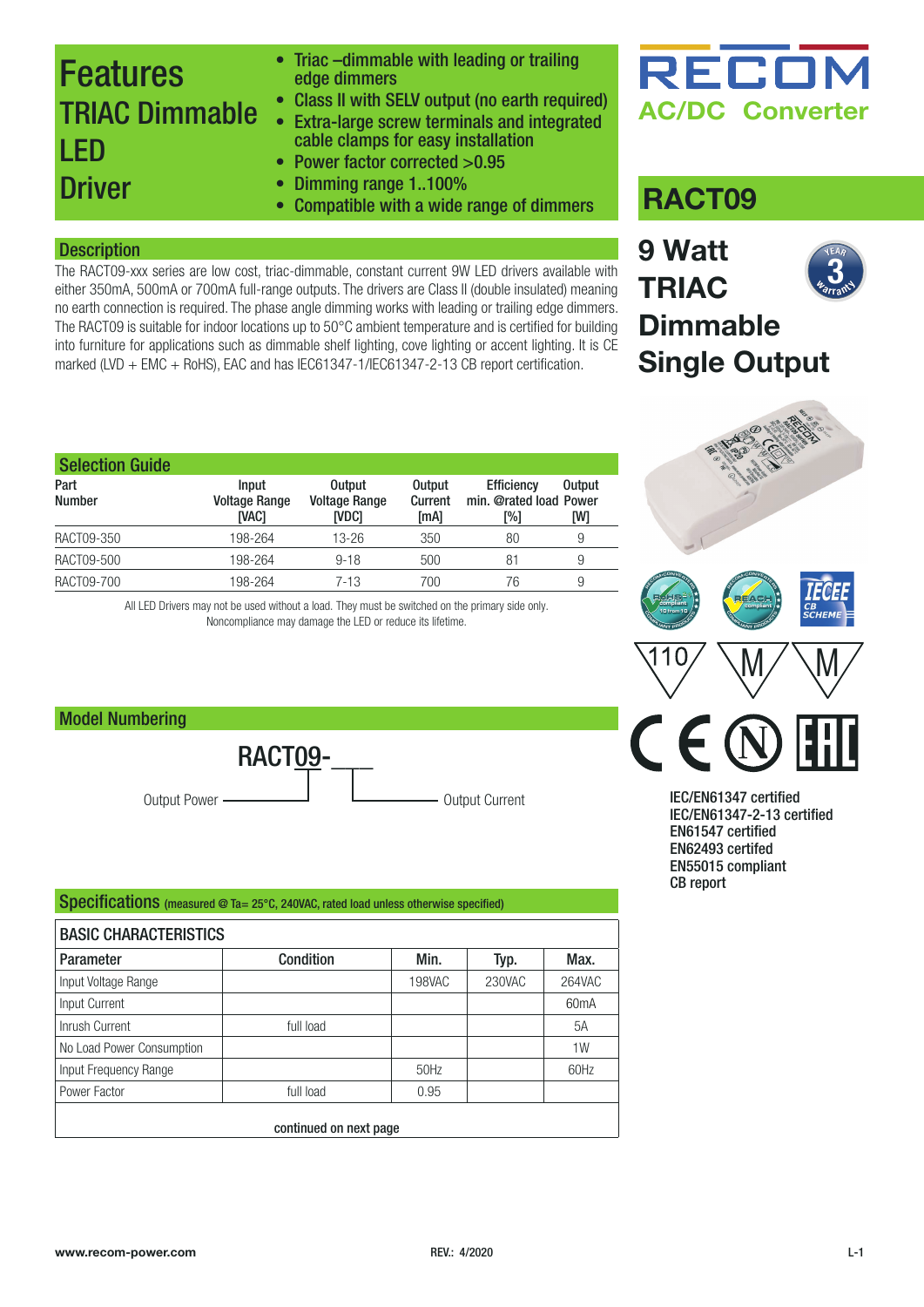## RECOM **AC/DC Converter**

# **RACT09 Series**

#### Specifications (measured @ ta= 25°C, 240VAC, rated load unless otherwise specified)

| Parameter                            | Condition  | Min. | Typ.  | Max.  |
|--------------------------------------|------------|------|-------|-------|
| <b>THD</b>                           | full load  |      |       | 25%   |
| Start-up Time                        |            |      |       | 500ms |
| Internal Operating Frequency         |            |      | 60kHz |       |
|                                      | RACT09-350 |      |       | 175mA |
| Output Ripple Current <sup>(1)</sup> | RACT09-500 |      |       | 350mA |
|                                      | RACT09-700 |      |       | 900mA |

Note1: Measured at 20MHz BW by using a 12" twisted pair-wie terminated with a 0.1µF and 47µF capacitor parallel across output

| <b>REGULATIONS</b> |           |                |  |
|--------------------|-----------|----------------|--|
| Parameter          | Condition | Valuel         |  |
| Output Accuracy    |           | $\pm 5\%$ typ. |  |
| Load Regulation    |           | 5% max.        |  |
| Line Regulation    |           | 5% max.        |  |

| <b>PROTECTION</b>                              |                                                           |                                        |                                        |                                                              |
|------------------------------------------------|-----------------------------------------------------------|----------------------------------------|----------------------------------------|--------------------------------------------------------------|
| Parameter                                      |                                                           | <b>Condition</b>                       |                                        | Value                                                        |
| Input Fuse                                     |                                                           |                                        |                                        | fusible resistor                                             |
| Short Circuit Protection (SCP)                 | Latch OFF, auto recovery after fault condition is removed |                                        |                                        |                                                              |
| Over Voltage Protection (OVP)                  |                                                           | RACT09-350<br>RACT09-500<br>RACT09-700 | 31VDC max.<br>25VDC max.<br>17VDC max. | Latch OFF, auto recovery<br>after fault condition is removed |
| Over Load Protection (OLP)                     |                                                           |                                        |                                        | Latch OFF, auto recovery after fault condition is removed    |
| Over Temperature Protection (OTP)              |                                                           | $110^{\circ}$ C                        |                                        | Latch OFF, auto recovery after fault condition is removed    |
| <b>Isolation Voltage</b>                       | $I/P$ to $O/P$                                            | tested for 1 minute                    | 3.75kVAC                               |                                                              |
| Leakage Current                                |                                                           |                                        |                                        | 5mA max.                                                     |
| Maximum loading of automatic circuit breakers* |                                                           |                                        |                                        |                                                              |

Maximum loading of automatic circuit breakers\*

#### \* @ 230VAC, 1Ohm, 90° phase angle and max. load

| <b>Circuit Breaker</b> | <b>Circuit Breaker Current</b> |     |     |     |
|------------------------|--------------------------------|-----|-----|-----|
| Typ                    | 10A                            | 16A | 20A | 25A |
|                        | 36                             | 57  | 69  | 85  |
|                        | ו ה                            |     | 109 | 134 |

| <b>ENVIRONMENTAL</b>        |                                                          |                                    |
|-----------------------------|----------------------------------------------------------|------------------------------------|
| <b>Parameter</b>            | Condition                                                | Value                              |
| Operating Temperature Range | without derating @ natural convection 0.1m/s (see graph) | -20 $\degree$ C to +50 $\degree$ C |
| Max. Case Temperature       | at tc point                                              | $+80^{\circ}$ C max.               |
| <b>Operating Humidity</b>   | non-condensing                                           | 5-85% RH                           |
| IP Rating                   |                                                          | <b>IP20</b>                        |
| <b>Pollution Degree</b>     |                                                          | PD <sub>2</sub>                    |
| Design Lifetime             | $+25^{\circ}$ C ambient                                  | $>30 \times 103$ hours             |
|                             |                                                          |                                    |

continued on next page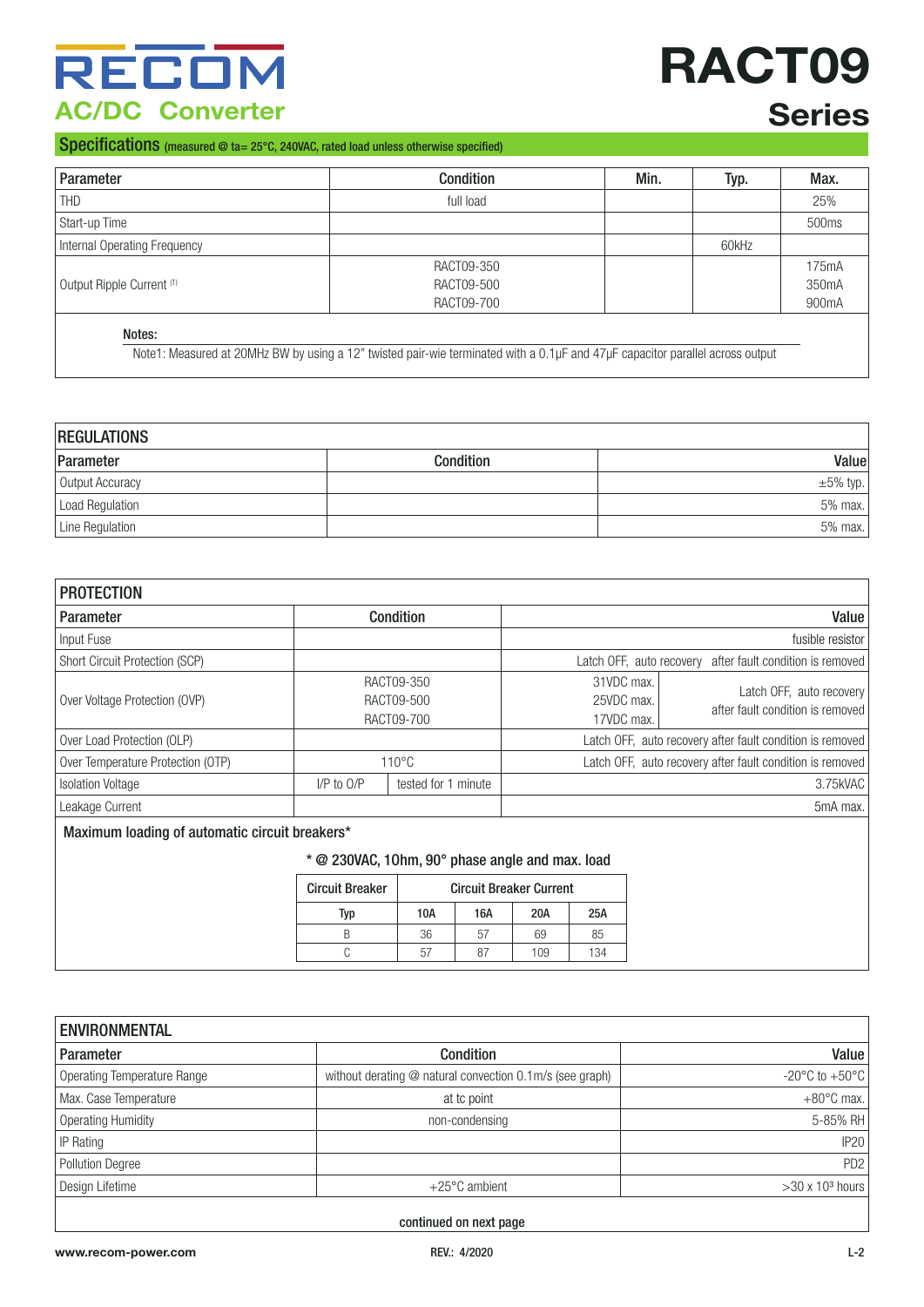Specifications (measured @ Ta= 25°C, 240VAC, rated load unless otherwise specified)

#### Derating Graph



| <b>SAFETY AND CERTIFICATIONS</b>                                                                                                    |                                              |                                        |
|-------------------------------------------------------------------------------------------------------------------------------------|----------------------------------------------|----------------------------------------|
| Certificate Type (Safety)                                                                                                           | <b>Report Number</b>                         | <b>Standard</b>                        |
| Lamp controlgear Part 1: General and safety requirements (CB Scheme)                                                                | 325797                                       | IEC61347-1:2007 2nd Edition + A2:2012  |
| Lamp controlgear Part 2-13: Particular requirements for d.c. or a.c. supplied electronic<br>controlgear for LED modules (CB Scheme) | 325797                                       | IEC61347-2-13:2014 2nd Edition         |
| Lamp controlgear Part 1: General and safety requirements (LVD)                                                                      |                                              | EN61347-1:2015                         |
| Lamp controlgear Part 2-13: Particular requirements for d.c. or a.c. supplied electronic<br>controlgear for LED modules (LVD)       |                                              | $EN61347 - 2 - 13:2014 + A1:2017$      |
| Lamp controlgear Part 1: General and safety requirements                                                                            | 325797                                       | EN61347-1:2008 + A2:2013               |
| Lamp controlgear Part 2-13: Particular requirements for d.c. or a.c. supplied electronic<br>controlgear for LED modules             | 325797                                       | EN61347-2-13:2014                      |
| EAC                                                                                                                                 | RU-AT.49.09571                               | TP TC 004/2011                         |
| RoHS <sub>2+</sub>                                                                                                                  |                                              | RoHS 2011/65/EU + AM2015/863           |
| <b>EMC Compliance</b>                                                                                                               | <b>Condition</b>                             | <b>Standard / Criterion</b>            |
| Limits and methods of measurement of radio disturbance characteristics of electrical                                                |                                              | $EN55015:2013 + A1:2015$               |
| lighting and similar equipment                                                                                                      | 305985                                       |                                        |
| Equipment for general lighting purposes - EMC immunity requirements                                                                 |                                              | EN61547:2009                           |
| Assessment of lighting equipment related to human exposure to electromagnetic fields                                                |                                              | EN62493:2015                           |
| ESD Electrostatic discharge immunity test                                                                                           | Air ±8kV, Contact ±4kV                       | EN61000-4-2:2009, Criteria A           |
| Radiated, radio-frequency, electromagnetic field immunity test                                                                      | 3V/m                                         | EN61000-4-3:2006 + A2:2010, Criteria A |
| <b>Fast Transient and Burst Immunity</b>                                                                                            | AC Power Port: ±1kV<br>DC Power Port: ±0.5kV | EN61000-4-4:2012, Criteria A           |
| Surge Immunity                                                                                                                      | AC Power Port: ±0.5kV                        | EN61000-4-5:2014, Criteria A           |
| Immunity to conducted disturbances, induced by radio-frequency fields                                                               | 3V/m                                         | EN61000-4-6:2014, Criteria A           |
| Voltage Dips and Interruptions                                                                                                      | Voltage Dips > 95%                           | EN61000-4-11:2004, Criteria B          |
| Voltage Dips and Interruptions                                                                                                      | Voltage Dips 30%                             | EN61000-4-11:2004, Criteria B          |
| Limits of Harmonic Current Emissions                                                                                                |                                              | EN61000-3-2:2014, Class C              |
| Limits of Voltage Fluctuations & Flicker                                                                                            |                                              | EN61000-3-3:2013, Clause 5             |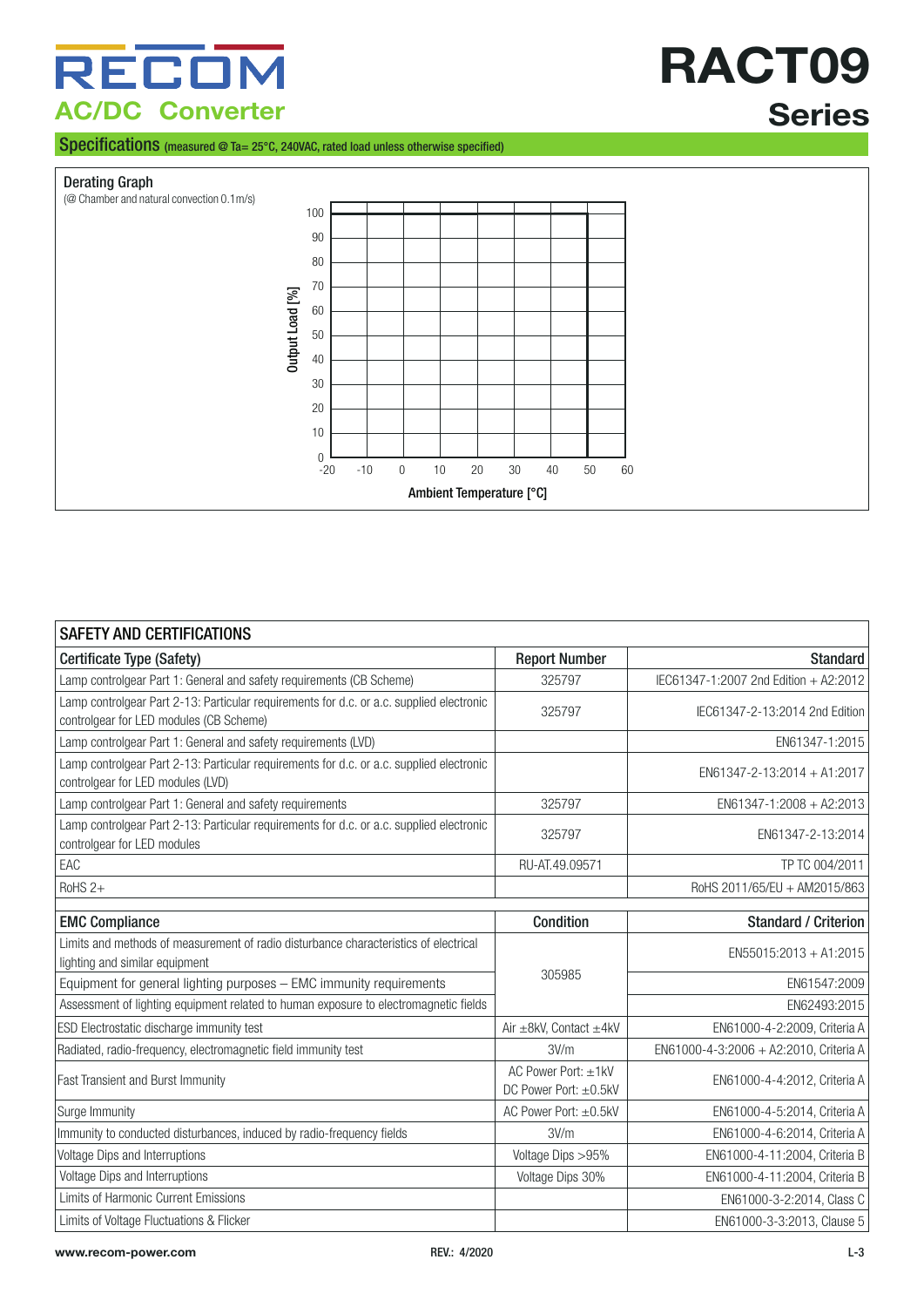## RECO **AC/DC Converter**

# **RACT09 Series**